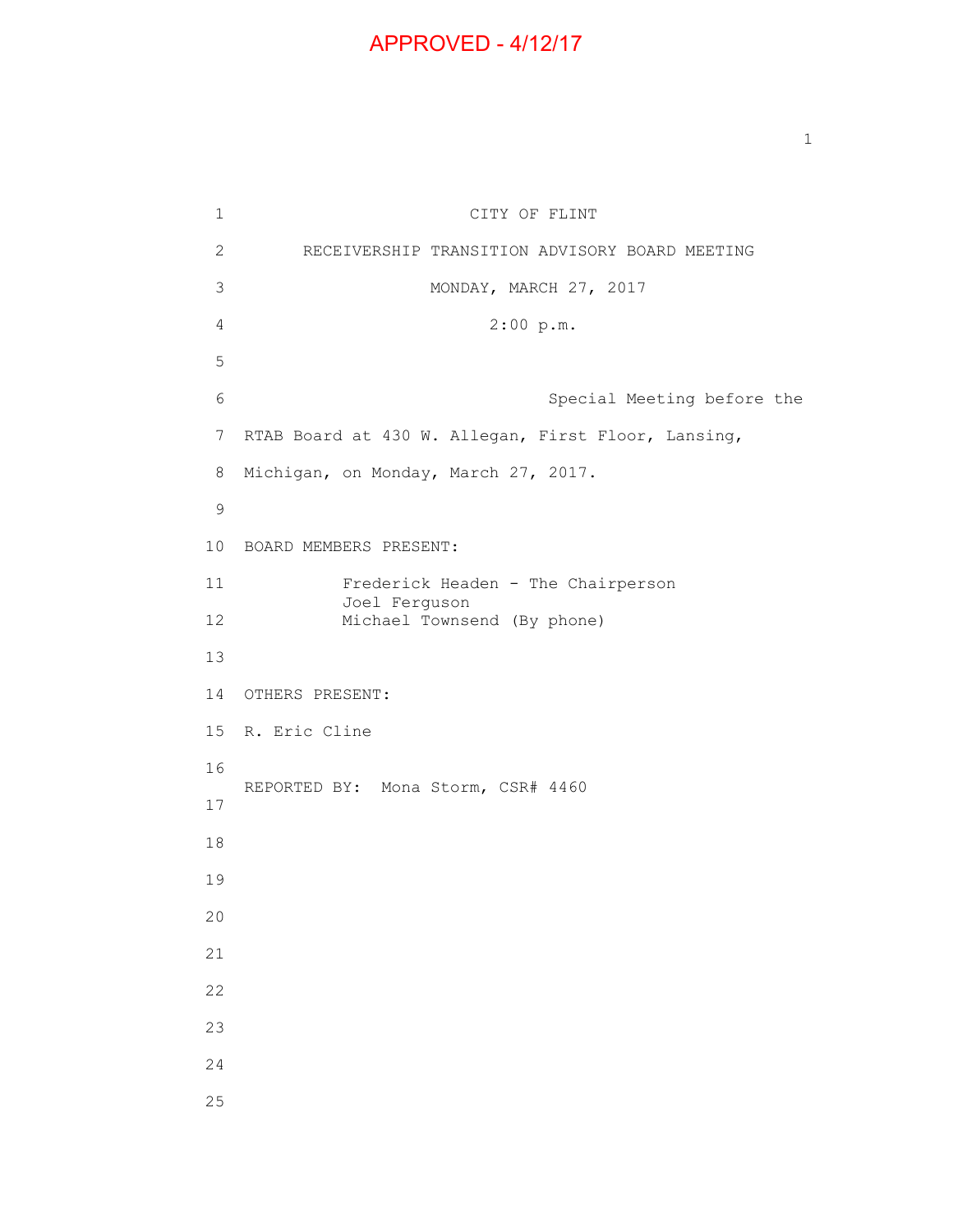## 1 MOTION INDEX

|                | 2 MOTION                                  | PAGE           |
|----------------|-------------------------------------------|----------------|
|                | 3 Roll Call<br>Approval of Agenda         | 3 <sup>3</sup> |
| 4              |                                           |                |
|                | UNFINISHED BUSINESS<br>5 None             | $\mathfrak{Z}$ |
| 6              | NEW BUSINESS:                             |                |
| 7 <sup>7</sup> | Approval of Resolutions #170161, adopted  | $\overline{4}$ |
| 8              | Approval of Proposed Settlement Agreement | 5              |
| 9              | PUBLIC COMMENT                            |                |
|                | 10 None                                   | 5              |
|                | 11 ADJOURNMENT                            | 5              |
| 12             |                                           |                |
| 13             |                                           |                |
| 14             |                                           |                |
| $15\,$         |                                           |                |
| 16             |                                           |                |
| $17$           |                                           |                |
| $18\,$         |                                           |                |
| 19             |                                           |                |
| 20             |                                           |                |
| 21             |                                           |                |
| 22             |                                           |                |
| 23             |                                           |                |
| 24             |                                           |                |
| 25             |                                           |                |

 $\overline{2}$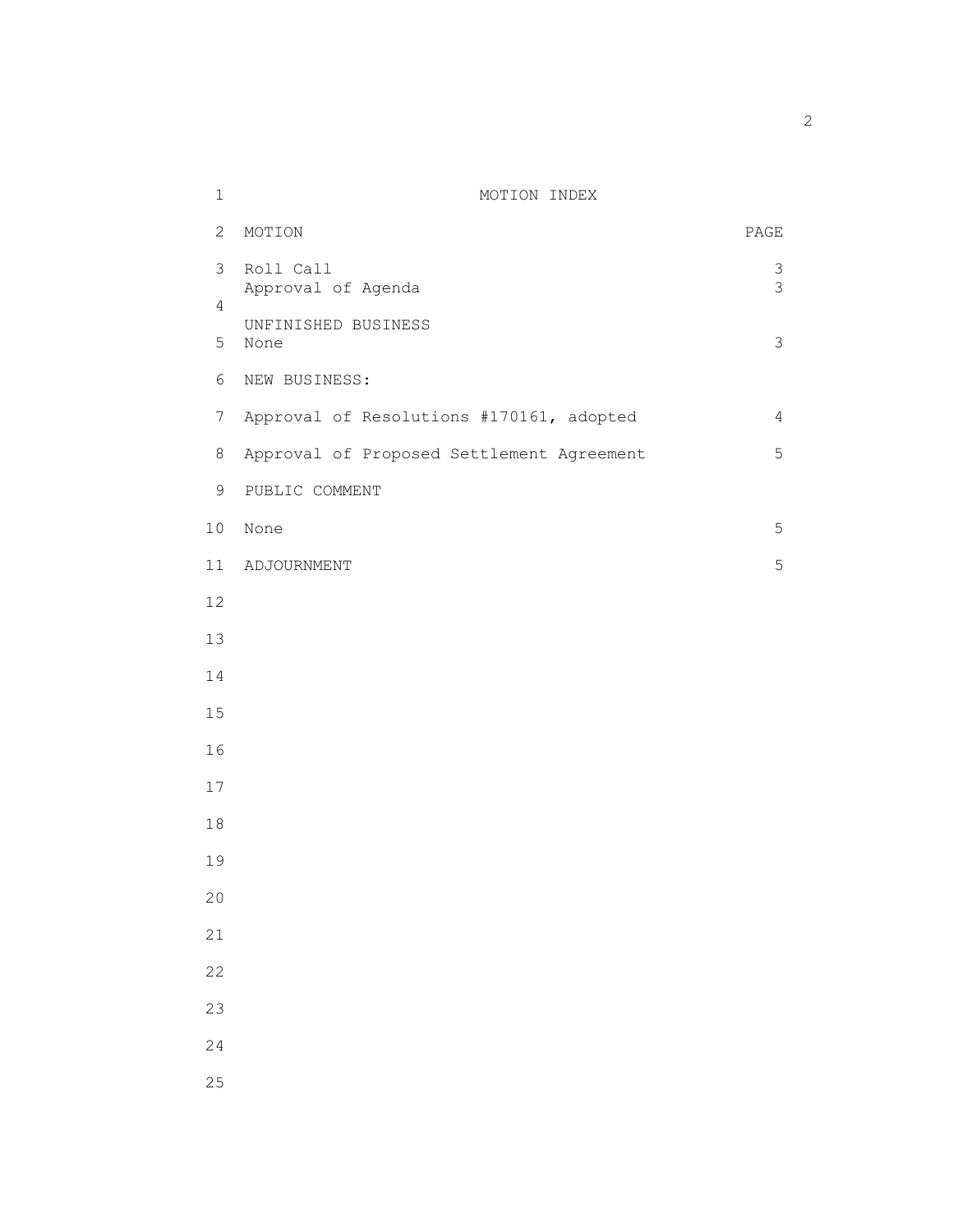1 Lansing, Michigan

2 Monday, March 27, 2017

3 2:04 p.m.

 4 THE CHAIRPERSON: The meeting will come to 5 order. Let the record reflect that we do have a 6 quorum, including Mr. Townsend participating by phone. 7 If there's no objection, I'll ask that there be an 8 excused absence for Mr. Finney this afternoon -- 9 MR. FERGUSON: So move. 10 THE CHAIRPERSON: -- because he's unable to 11 attend. 12 Without objection. 13 Next item is the approval of the agenda. 14 This is a special meeting so I do not anticipate any 15 additions to the agenda. We'll consider the agenda to 16 be approved as presented. 17 And there is no Unfinished Business before us

18 this afternoon.

 19 We'll proceed to New Business. First item 20 would be the approval of City Council Resolution 161 21 adopted by the City Council last Thursday afternoon 22 concerning a proposed settlement of the Concerned 23 Pastors litigation. Is there a motion that Resolution 24 161 be approved?

25 MR. FERGUSON: I so move.

 $\sim$  3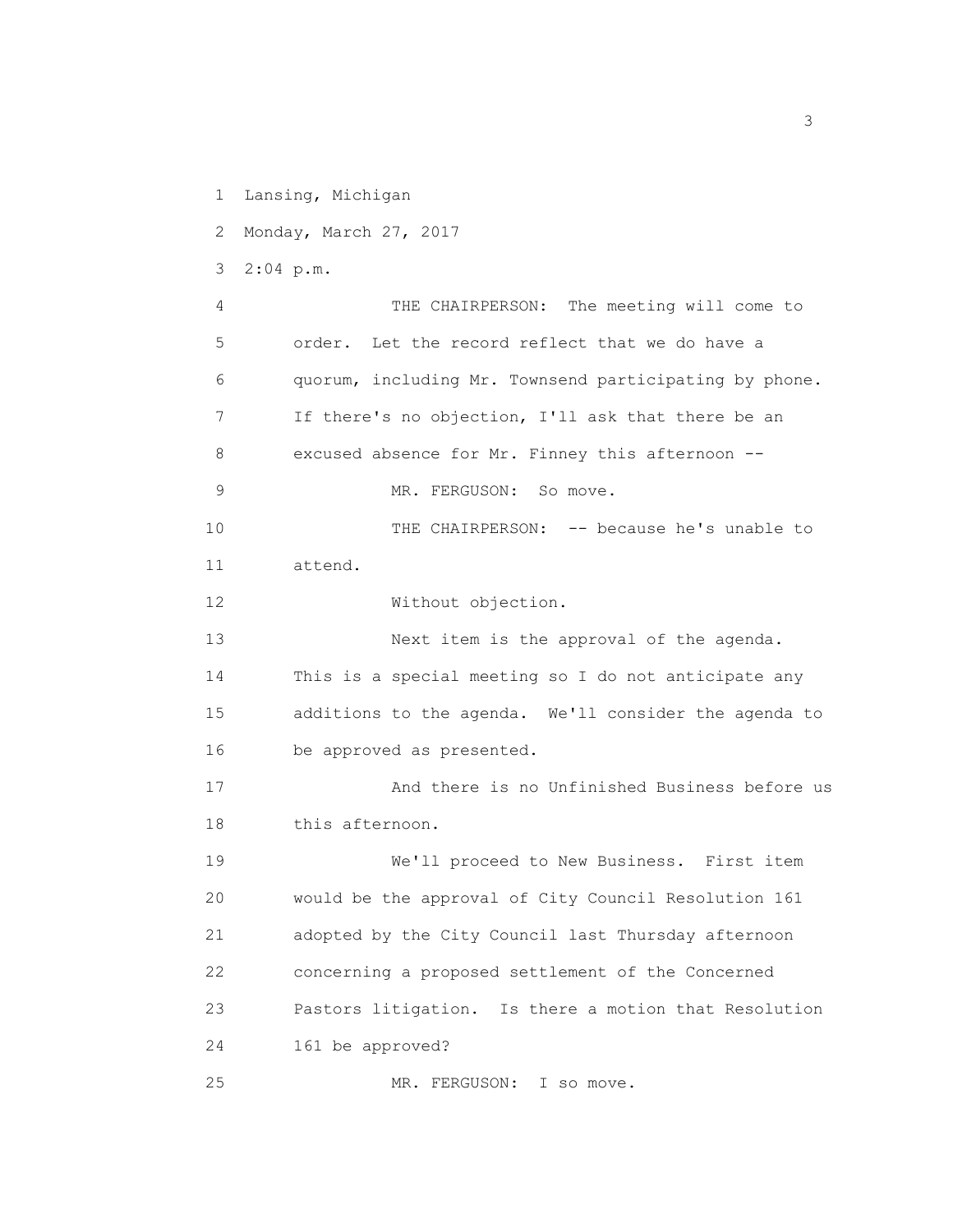1 THE CHAIRPERSON: Is there a support? 2 MR. TOWNSEND: Support. 3 THE CHAIRPERSON: Motion's been made and 4 seconded. 5 Mr. Townsend? 6 MR. TOWNSEND: I supported. 7 THE CHAIRPERSON: Any discussion? 8 Hearing none, those in favor of the motion 9 please say "aye". 10 BOARD MEMBERS: Aye. 11 THE CHAIRPERSON: Opposed? 12 Motion is adopted. 13 Next item of business is the approval, by the 14 RTAB, of the Proposed Settlement Agreement. In 15 addition to city officials and others being partied 16 defendants in the litigation, the RTAB is as well. I 17 will ask for a motion that the RTAB approve the 18 proposed settlement and, also, that the Chair of the 19 RTAB be given authority to sign the proposed settlement 20 agreement on behalf of the RTAB. 21 MR. FERGUSON: So move. 22 THE CHAIRPERSON: Is there support? 23 MR. TOWNSEND: Support. 24 THE CHAIRPERSON: Motion is made and 25 seconded. Is there any discussion?

4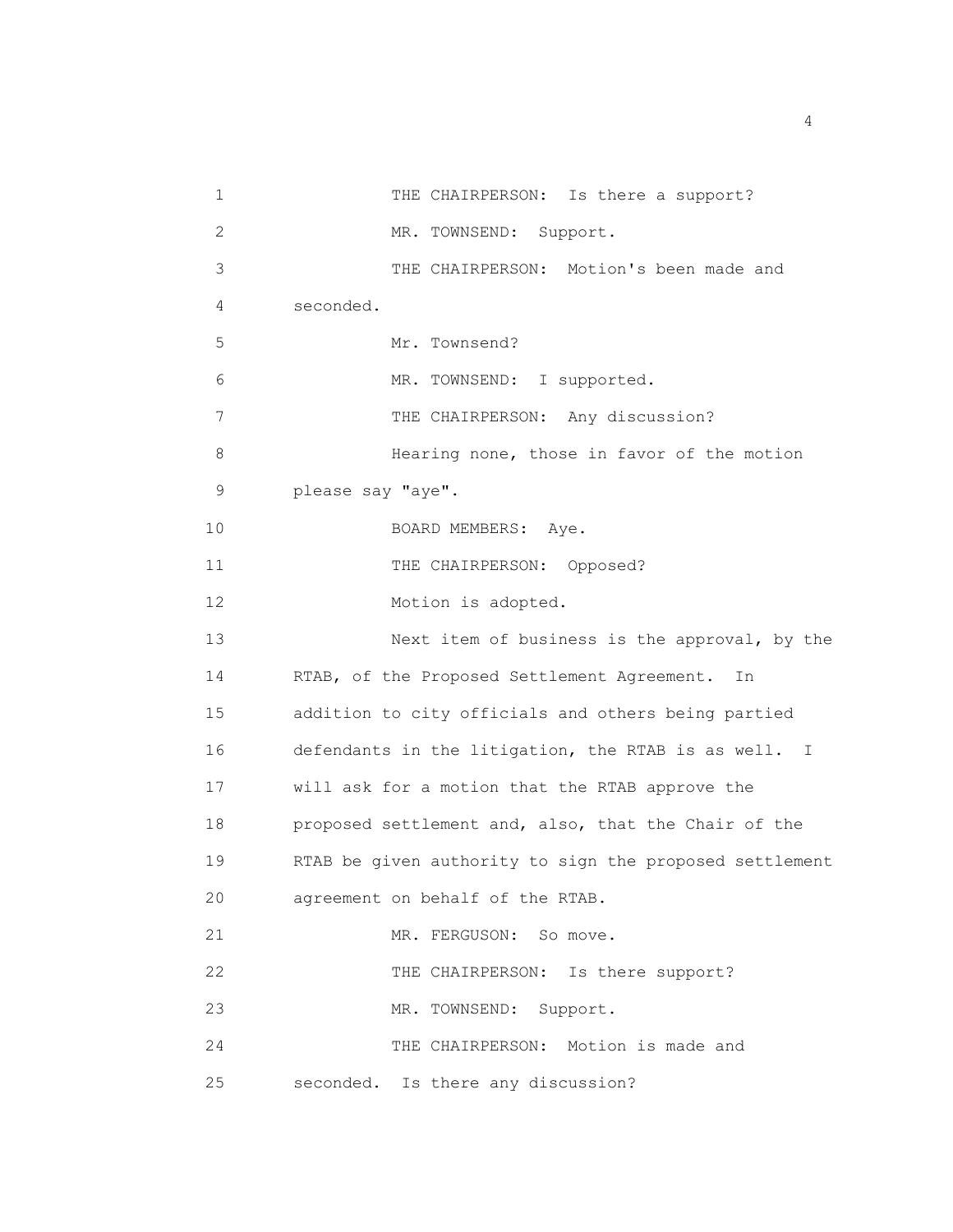| $\mathbf 1$    | Hearing none, those in favor of the motion,  |  |
|----------------|----------------------------------------------|--|
| 2              | please say "aye".                            |  |
| 3              | BOARD MEMBERS: Aye.                          |  |
| 4              | THE CHAIRPERSON: Opposed?                    |  |
| 5              | Motion is adopted. Next item of business is  |  |
| 6              | Public Comment.                              |  |
| $\overline{7}$ | Mr. Cline, is anyone signed in to --         |  |
| 8              | MR. CLINE: I do not believe so, sir.         |  |
| $\mathsf 9$    | THE CHAIRPERSON: -- speak?                   |  |
| 10             | MR. CLINE: No, sir.                          |  |
| 11             | THE CHAIRPERSON: No public comment.          |  |
| 12             | The next item would be adjournment. Is there |  |
| 13             | a motion that we adjourn?                    |  |
| 14             | MR. FERGUSON: I so move.                     |  |
| 15             | MR. TOWNSEND: Support.                       |  |
| 16             | THE CHAIRPERSON: Without objection, we stand |  |
| 17             | adjourned.                                   |  |
| 18             | (Meeting was concluded at 2:07 p.m.)         |  |
| 19             | $\star$                                      |  |
| 20             |                                              |  |
| 21             |                                              |  |
| 22             |                                              |  |
| 23             |                                              |  |
| 24             |                                              |  |
| 25             |                                              |  |